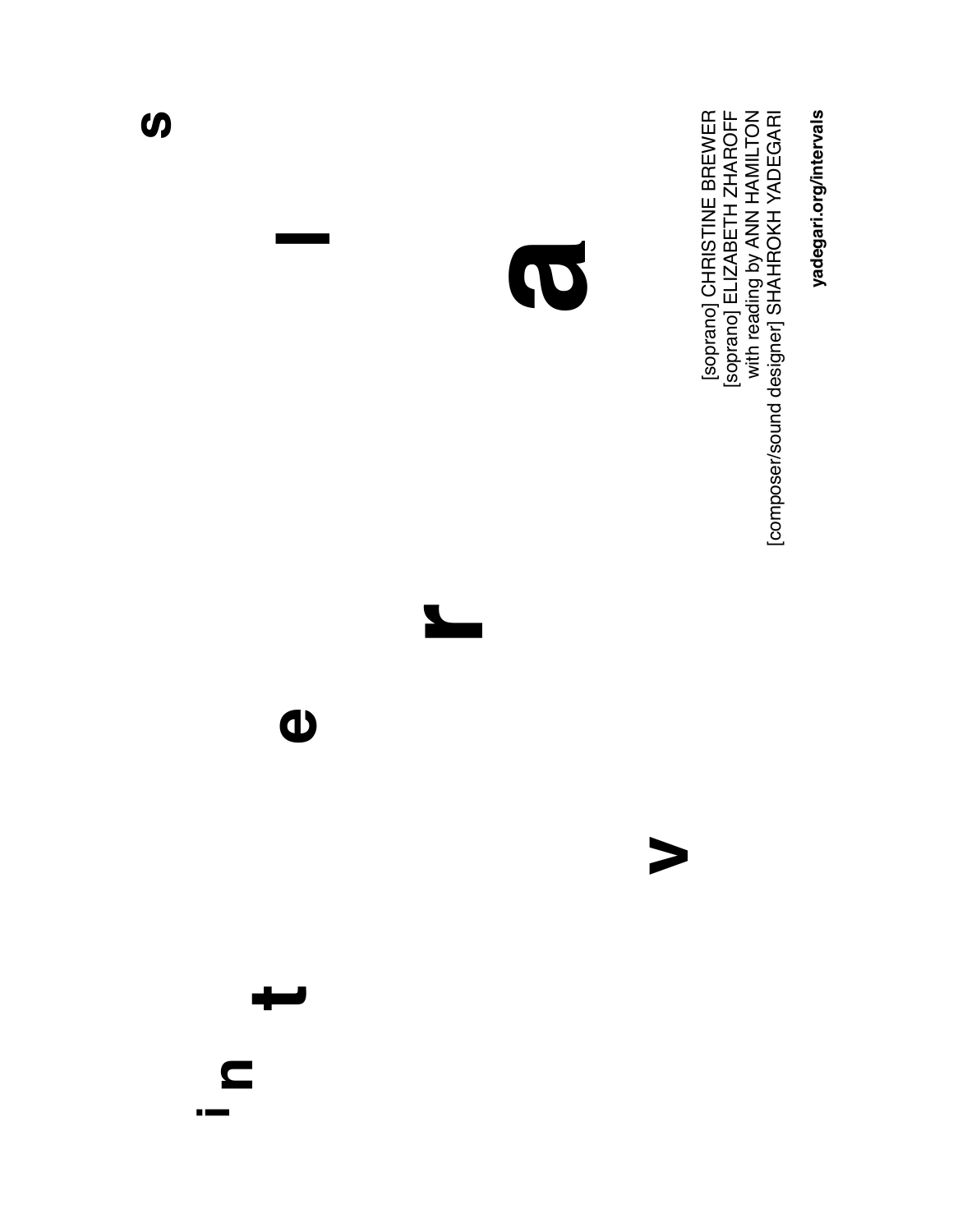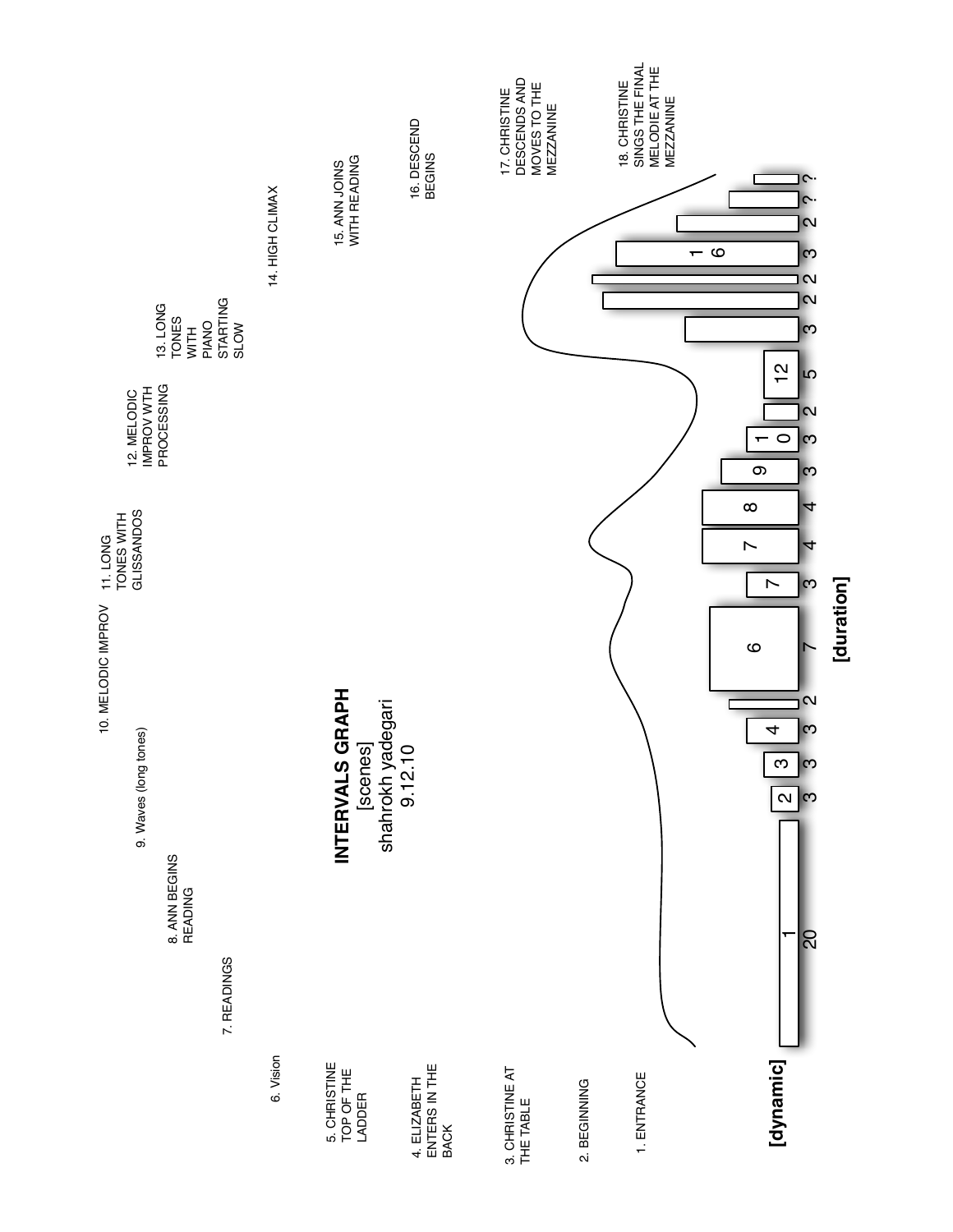## **INTERVALS ORDER**

| <b>Scene</b> | <b>Name</b>                              | <b>Duration</b> | <b>Positions</b>                                                                                                                                                                            | <b>Mood</b>                                                   |
|--------------|------------------------------------------|-----------------|---------------------------------------------------------------------------------------------------------------------------------------------------------------------------------------------|---------------------------------------------------------------|
|              | Entrance                                 | 20              | Ann reading at the<br>mezzanine, some<br>electronics                                                                                                                                        |                                                               |
|              | 2 <sup>beginning</sup>                   | 3               | Piano playing                                                                                                                                                                               |                                                               |
|              | Christine at the table                   | 3               | Christine sings at the<br>table                                                                                                                                                             | Coming to<br>life, soft<br>waking up                          |
| 4            | Elizabeth enters in the back             | 3               | Elizabeth enters in the<br>back, comes forward to<br>the top of the stairs, and<br>begins a rhythmic section<br>which slowly gets faster,<br>while christine goes up<br>on the upper ladder | Joyous                                                        |
|              | 5 <sup>Christine top of the ladder</sup> | $\overline{2}$  | Christine joins the<br>rhythms and we end on a energetic<br>quick high note by<br>Elizabeth                                                                                                 | Joyous and                                                    |
| 6            | Vision - (Phrases)                       | $\overline{7}$  | Christine begins the<br>phrase with a fermata<br>silence, repeat in unison<br>3 times, Elizabeth joins<br>after the 2 second repeat                                                         | Emotional<br>spiritual                                        |
|              | Readings                                 | 3               | Elizabeth begins<br>readings words, Christine<br>joins, turns into bits and<br>pieces, Ann has already<br>arrived at the table                                                              |                                                               |
|              | <b>Q</b> Ann begins reading              | 4               | the bits and pieces<br>chatter continue                                                                                                                                                     |                                                               |
|              | 9 Waves Long Tones                       | 4               | Long tone, piano playing<br>pointilistically                                                                                                                                                |                                                               |
|              | 10 <sup>Melodic Improv</sup>             | 3               | strong waves, varying<br>registers,                                                                                                                                                         | Strong<br>presence,<br>speak of the<br>future with<br>belief, |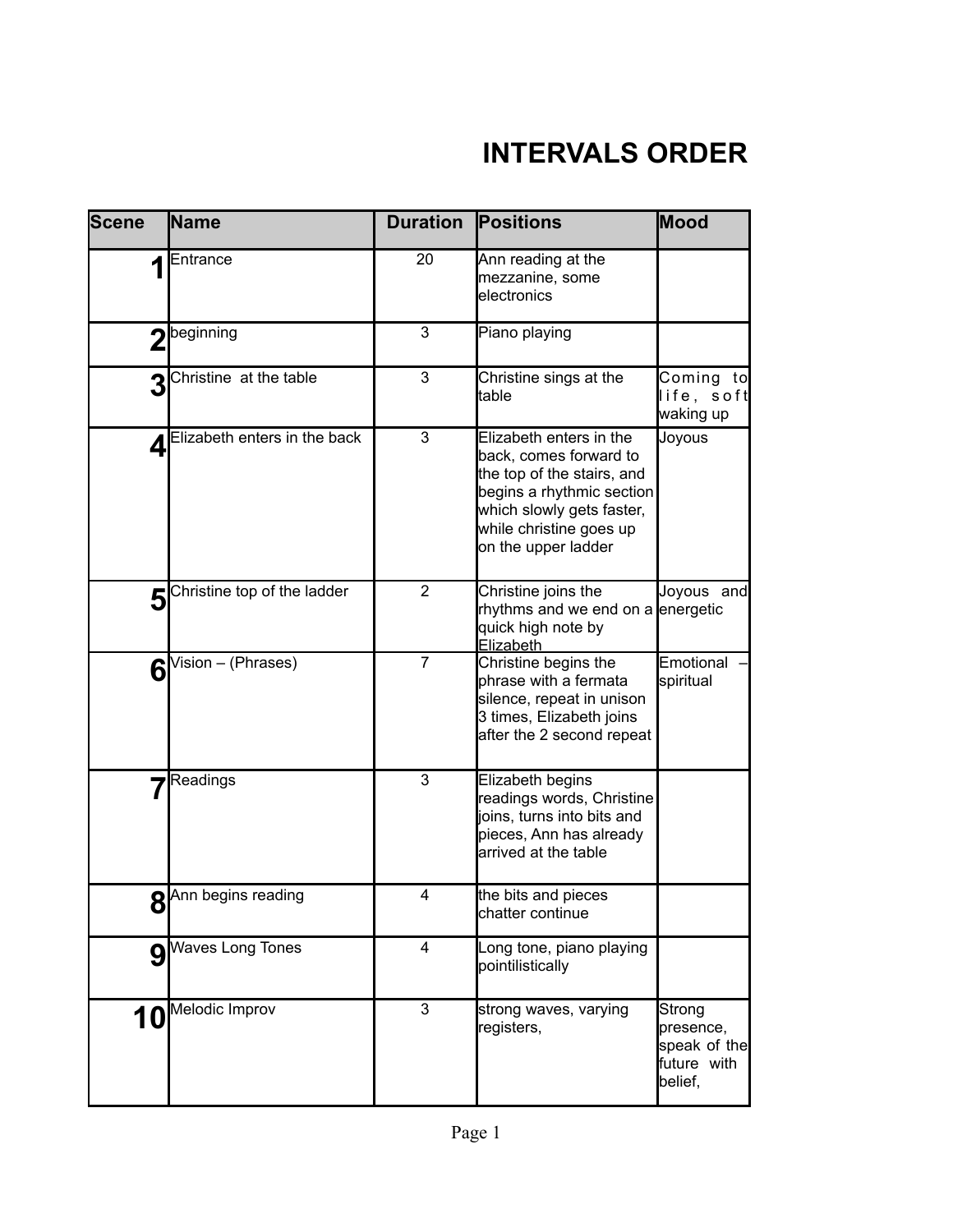|              | Long Tones with Glissandos                               | 3              | Very slow long tones,<br>computer processing,<br>piano starts playing slow<br>intervals, slowly getting<br>faster     | Bringing up<br>the plateau,<br>anticipating<br>la turmoil |
|--------------|----------------------------------------------------------|----------------|-----------------------------------------------------------------------------------------------------------------------|-----------------------------------------------------------|
|              | 12 melodic Improv with                                   | $\overline{2}$ | Melodic improv, with<br>more unrest, but not full<br>strength                                                         |                                                           |
|              | 13 long tones with Piano<br>starting slow                | 5              | Piano getting faster with<br>convolution                                                                              |                                                           |
| 14           | High climax                                              | 3              | pianos, voices, drones<br>take over the space,                                                                        |                                                           |
|              | 15 <sup>Ann joins with reading</sup>                     | $\overline{2}$ |                                                                                                                       |                                                           |
|              | 16 <sup>Descend begins</sup>                             | $\overline{2}$ | Christine introduces the<br>cadence, After two<br>phrases, Elizabeth takes<br>over the soft cadence                   |                                                           |
|              | 17 Christine descents and<br>moves to the Mezzanine      | 3              | Elizabeth continues, the<br>cadences, softly,<br>sporadically moving<br>upward, but generally<br>moving towards calm. |                                                           |
|              | 18 Christine sings the final<br>melodie at the mezzanine | $\overline{2}$ | Elizabeth, Ann, and<br>Shahrokh move towards<br>the back, with<br>decrescendo on<br>electronics and piano             |                                                           |
| 19           |                                                          |                |                                                                                                                       |                                                           |
| 20           |                                                          |                |                                                                                                                       |                                                           |
|              |                                                          |                |                                                                                                                       |                                                           |
|              |                                                          |                |                                                                                                                       |                                                           |
| <b>TOTAL</b> |                                                          | 74             |                                                                                                                       |                                                           |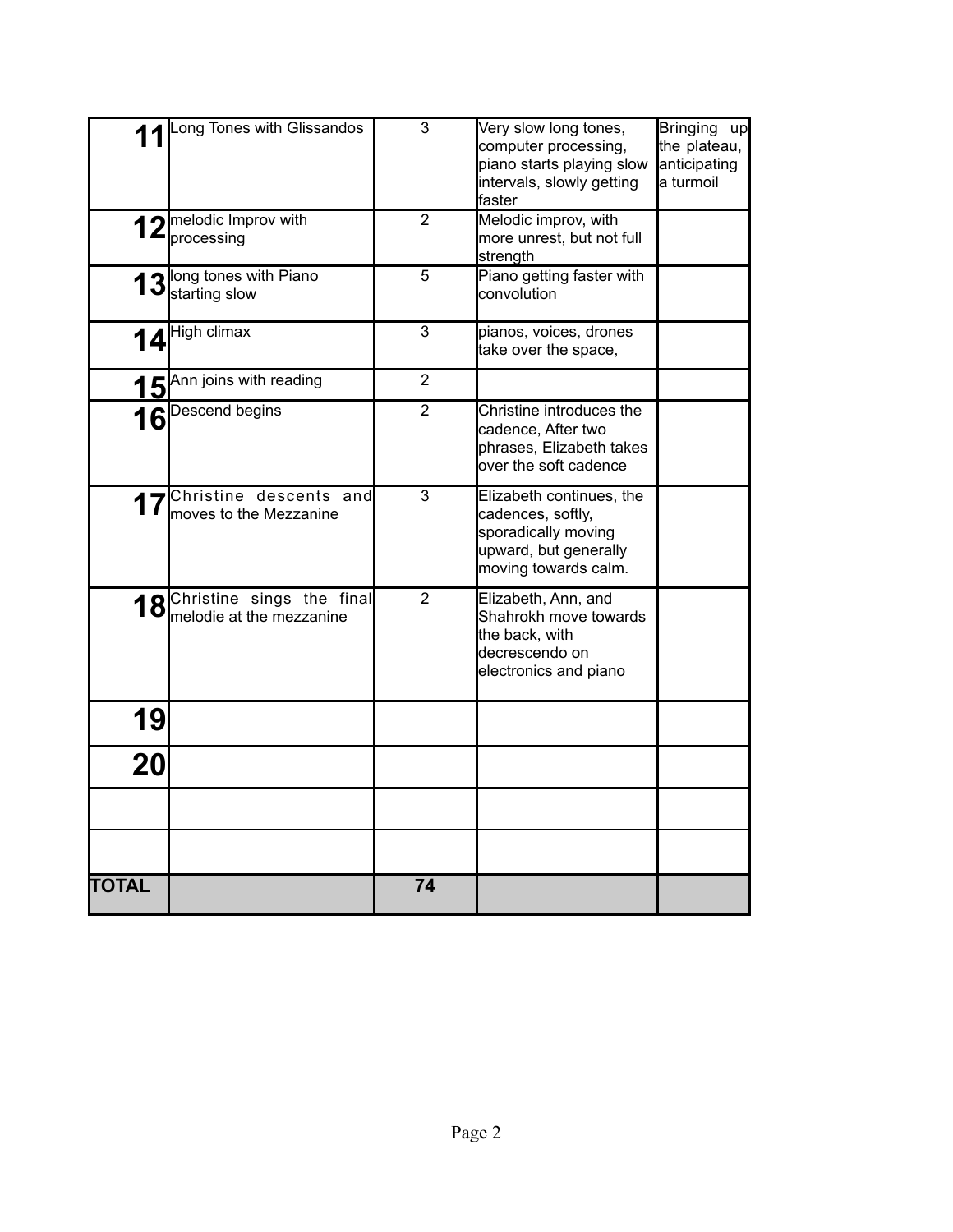vocalizations

## **intervals quotes**

**shahrokh yadegari**



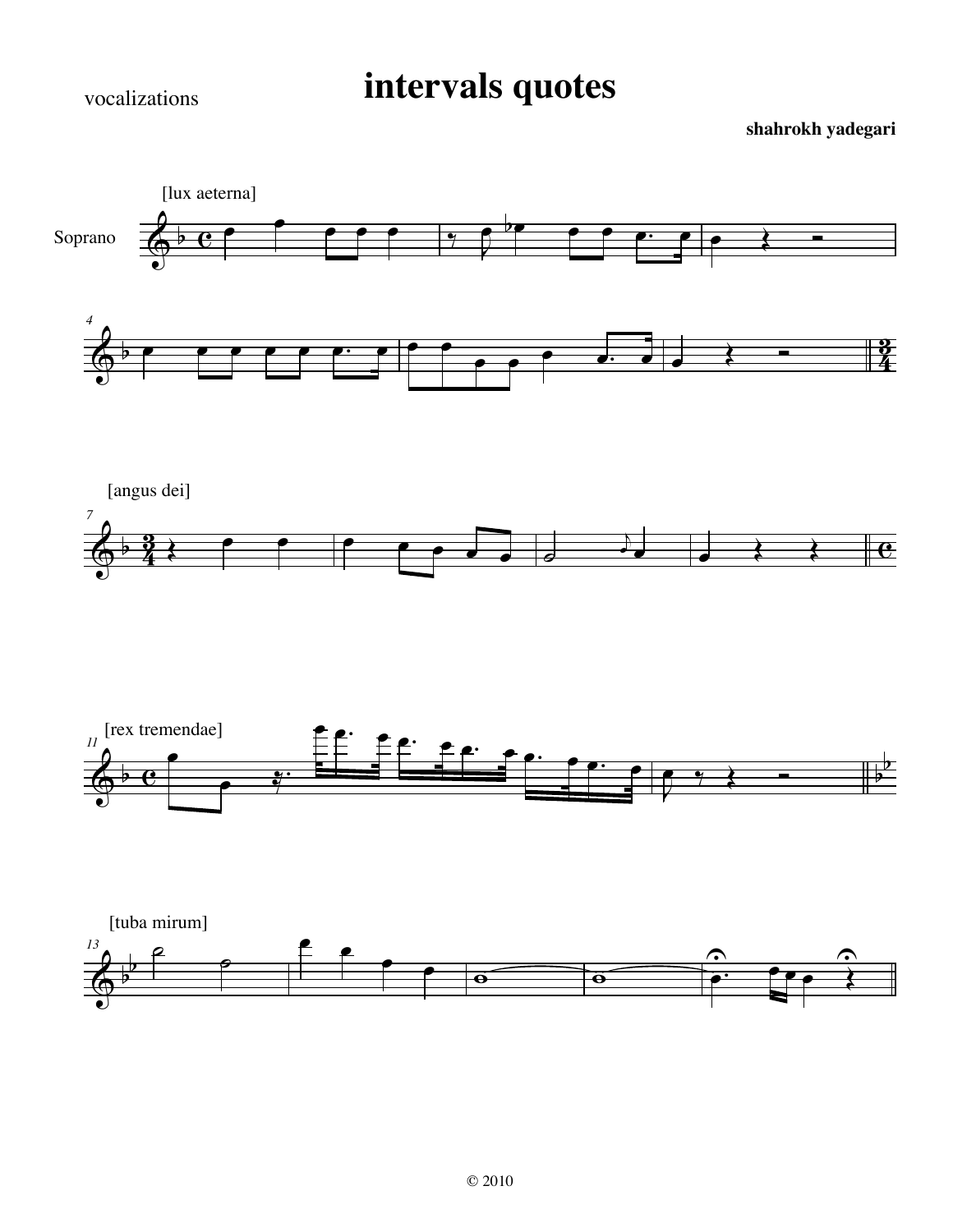#### Intervals Vision

# **Vision (intervals)**

**Shahrokh Yadegari Sep. 2010**







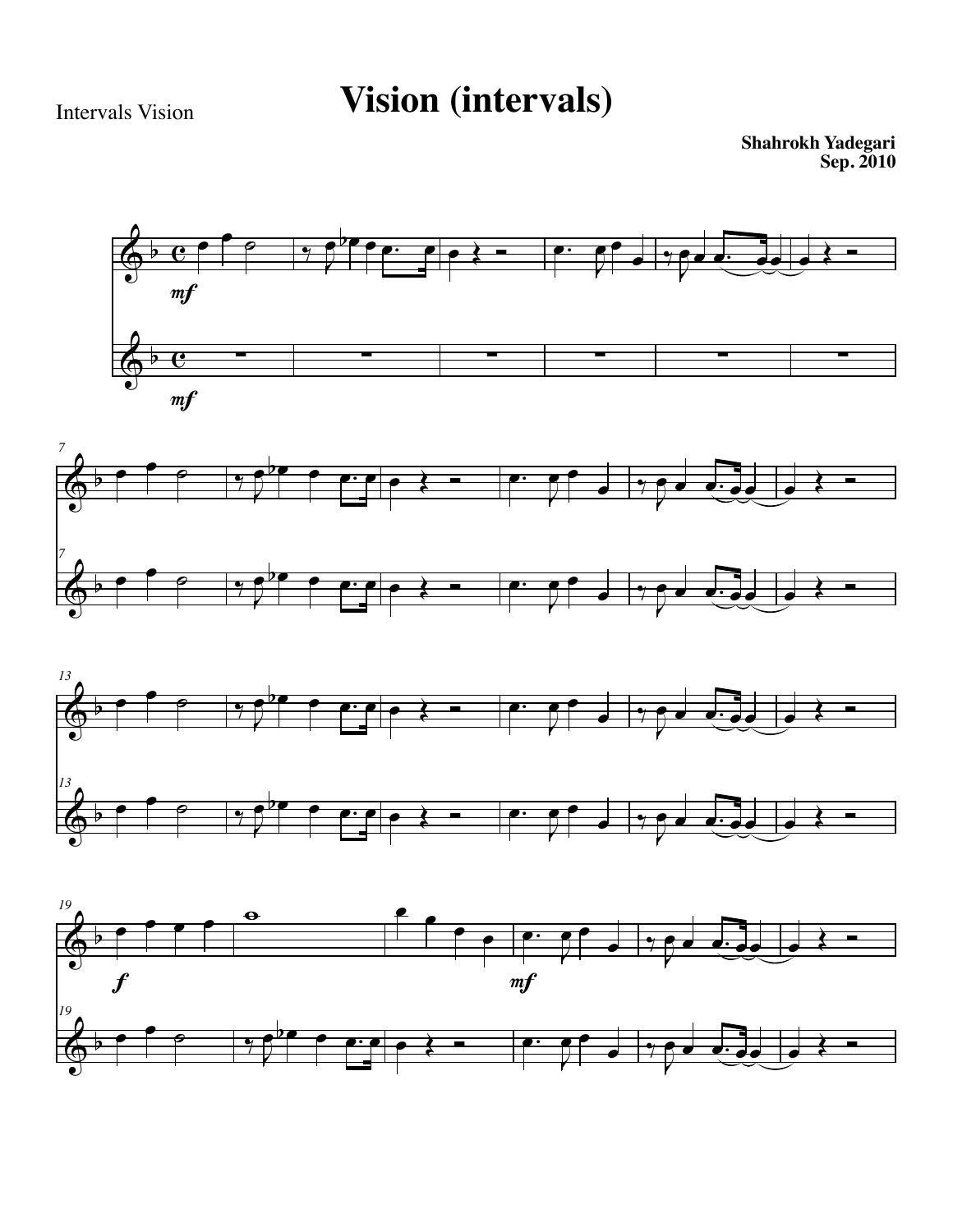





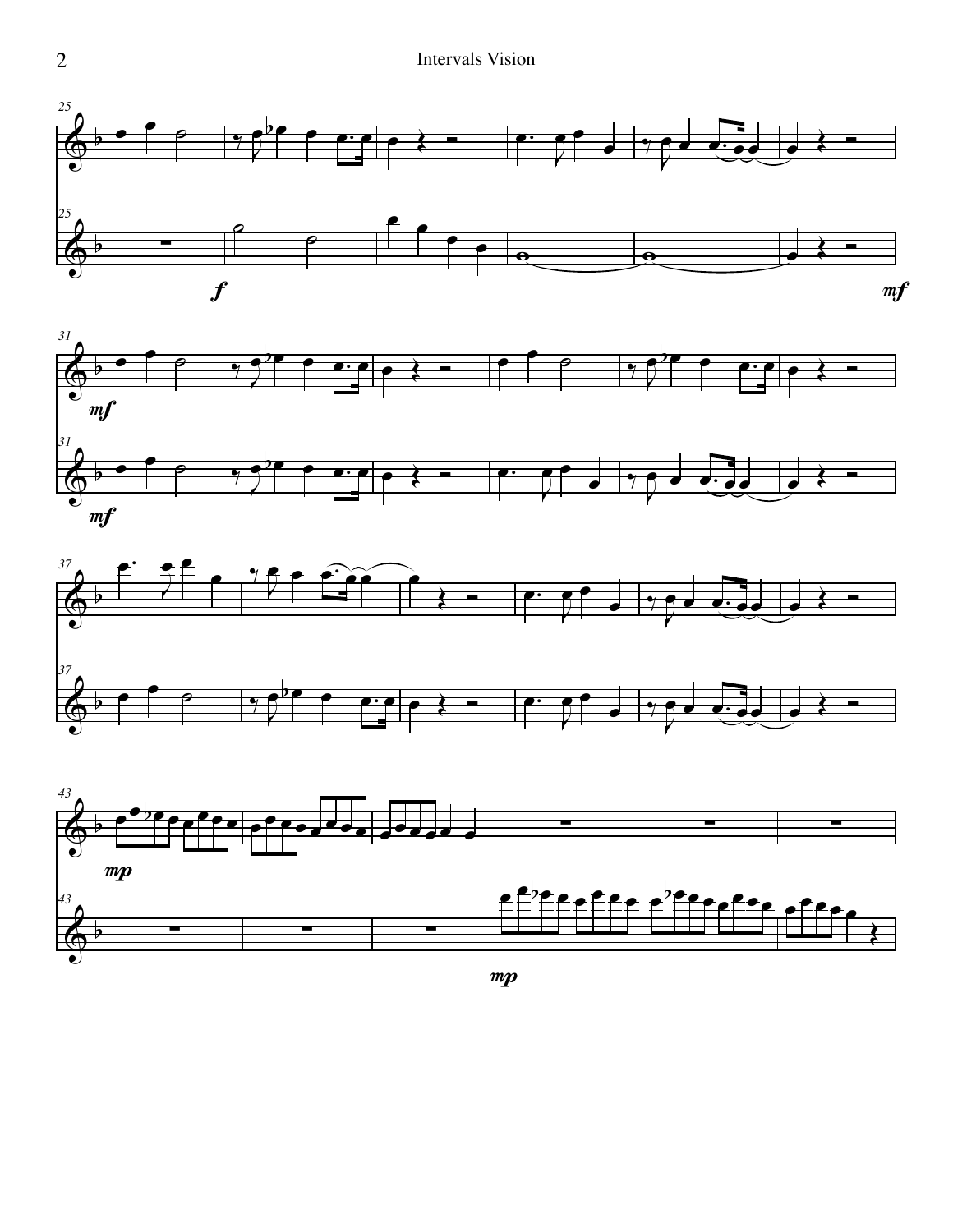





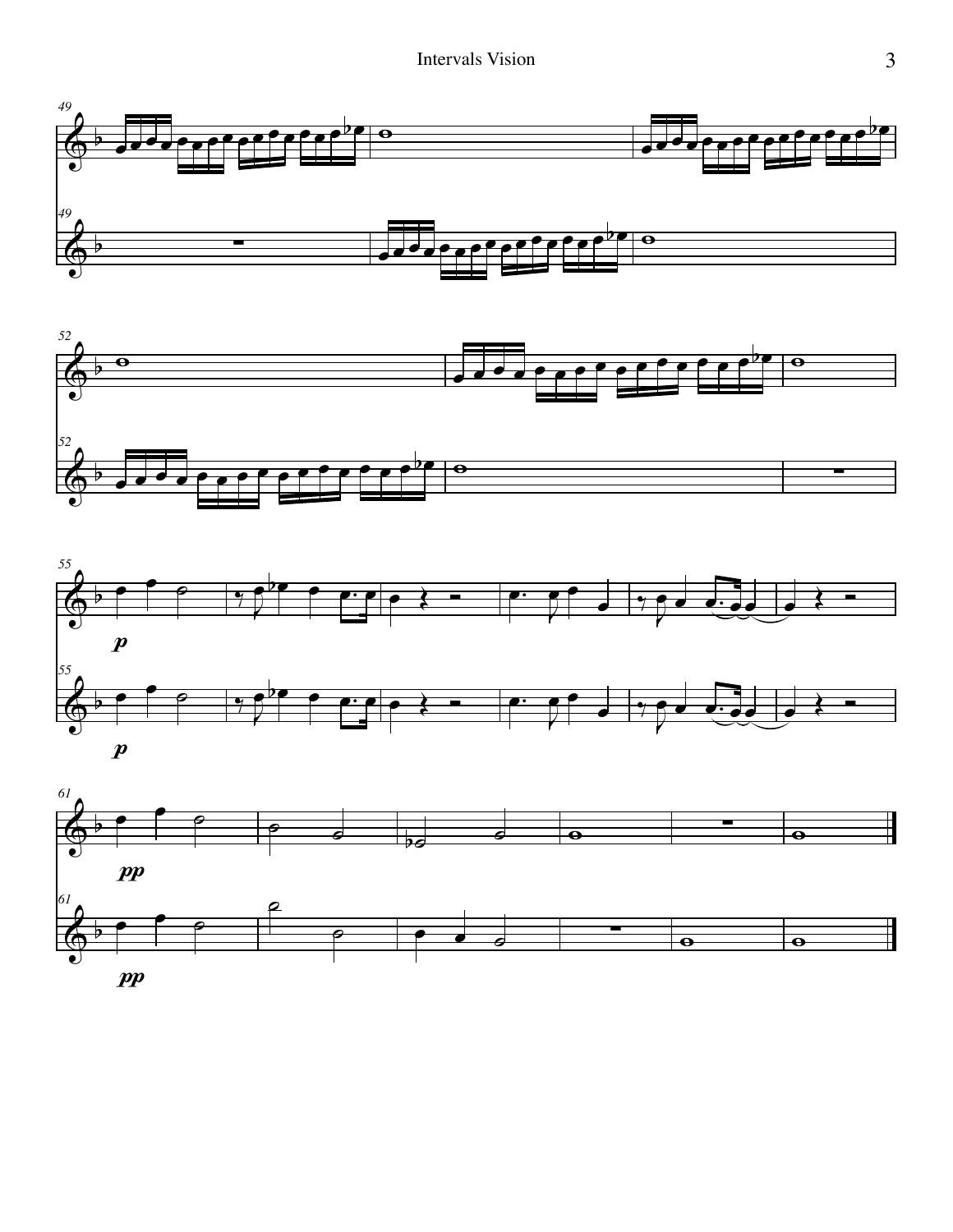Score

### **Intervals Waves**

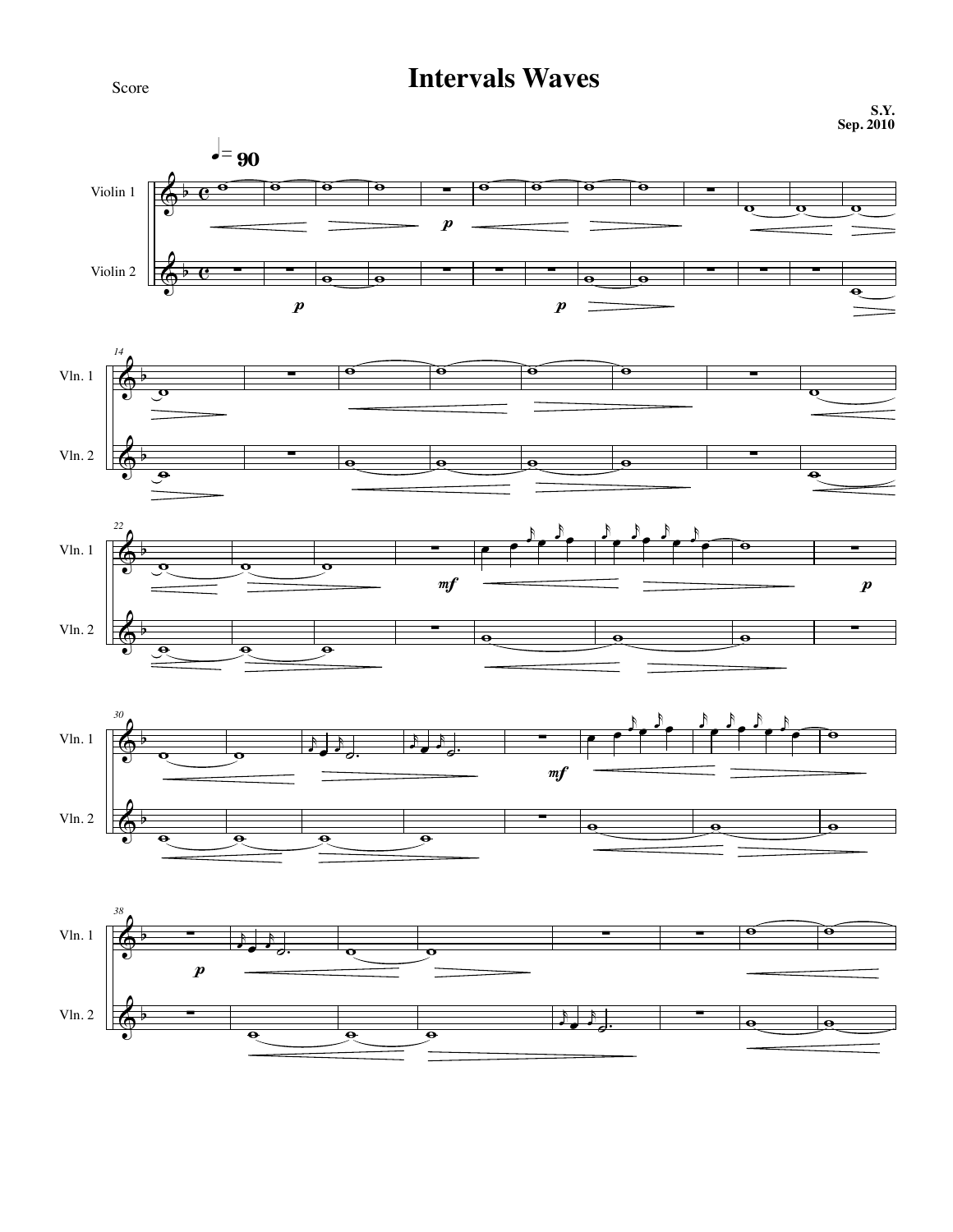